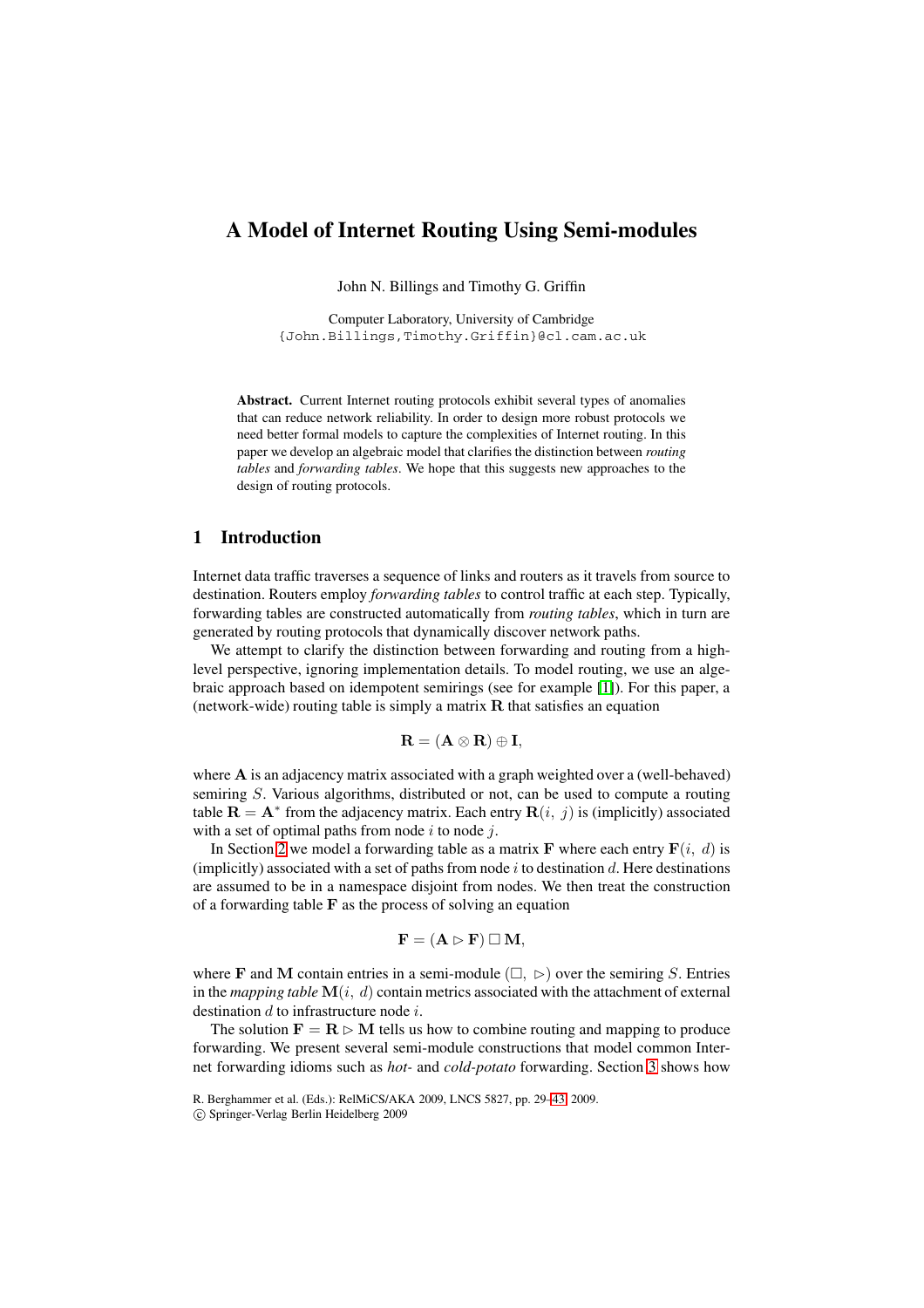mapping tables can themselves be generated from forwarding tables. This provides a model of one simple type of *route redistribution* between distinct routing protocols.

In Section 4 we discuss how this model is related to current rethinking of the Internet's addressing architecture (see for example John Day's book [2]), and to existing problems with route redistribution [3,4,5]. For completeness, Appendix A supplies definitions of semirings and semi-modules.

# **2 Routing versus Forwar[di](#page-13-1)[n](#page-13-2)[g](#page-13-3)**

<span id="page-1-0"></span>With Internet technologies we can make a distiction between *routing* and *forwarding*. We will consider routing to be a function that establishes and maintains available paths within a specified routing domain. How such paths are actually used to carry traffic is for us a question of forwarding.

Of course, routing and forwarding are intimately related, and in practice the two terms are often used as if they were synonyms. Indeed, in the simplest case the distinction may seem pointless: when the forwarding function causes traffic to flow on exactly the paths provided by the routing function. However, even in this simple case the distinction must be made because of the possibility of multiple *equal cost* paths within a network. There are many possible choices for forwarding with equal cost paths, such as randomly choosing a path or dynamically balancing load between paths.

In this section we model a network's *infrastructure* as a directed graph  $G = (V, E)$ . Given a pair of nodes i,  $j \in V$ , routing computes a set of paths in G that can be used to transit data from i to j. We model routing with a  $V \times V$  *routing matrix* **R**. Entry  **in fact corresponds to the minimal-cost path** *weight* **from i to j, although under** certain assumptions (see later) it is straightforward to recover the associated paths.

In addition, we suppose that there is a set of *external destinations* D that are independent of the network. Destinations can be *directly attached* to any number of nodes in the network. We model the attachment information using a  $V \times D$  *mapping matrix* **M**. Forwarding then consists of finding minimal-cost paths from nodes  $i \in V$  to destinations  $d \in D$ . We model forwarding using a  $V \times D$  *forwarding matrix* **F**. We shall see that there are several different ways to combine routing and mapping matrices to produce a forwarding matrix, with each such method potentially leading to a different set of forwarding paths; the examples in this section all share the same routing matrix, yet have distinct forwarding paths.

### **2.1 Algebraic Routing**

In this section we provide a basic overview of algebraic routing with semirings. Let  $S =$  $(S, ⊕, ⊗)$  be an idempotent semiring (Appendix A.1). Associate arcs with elements of the semiring using a weight function  $w \in E \to S$ . Let **A** be the  $V \times V$  adjacency matrix induced by w. Denote the set of all paths in G from node i to node j by  $P(G, i, j)$ . Given a path  $\mu = \langle u_0, u_1, \cdots, u_n \rangle \in P(G, i, j)$  with  $u_0 = i$  and  $u_n = j$ , define the weight of  $\mu$  as  $w(\mu) = w(u_0, u_1) \otimes w(u_1, u_2) \otimes \cdots w(u_{n-1}, u_n)$ . For paths  $\mu, \nu \in$  $P(G, i, j)$ , summarise their weights as  $w(\mu) \oplus w(\nu)$ . Define the *shortest-path weight* from  $i$  to  $j$  as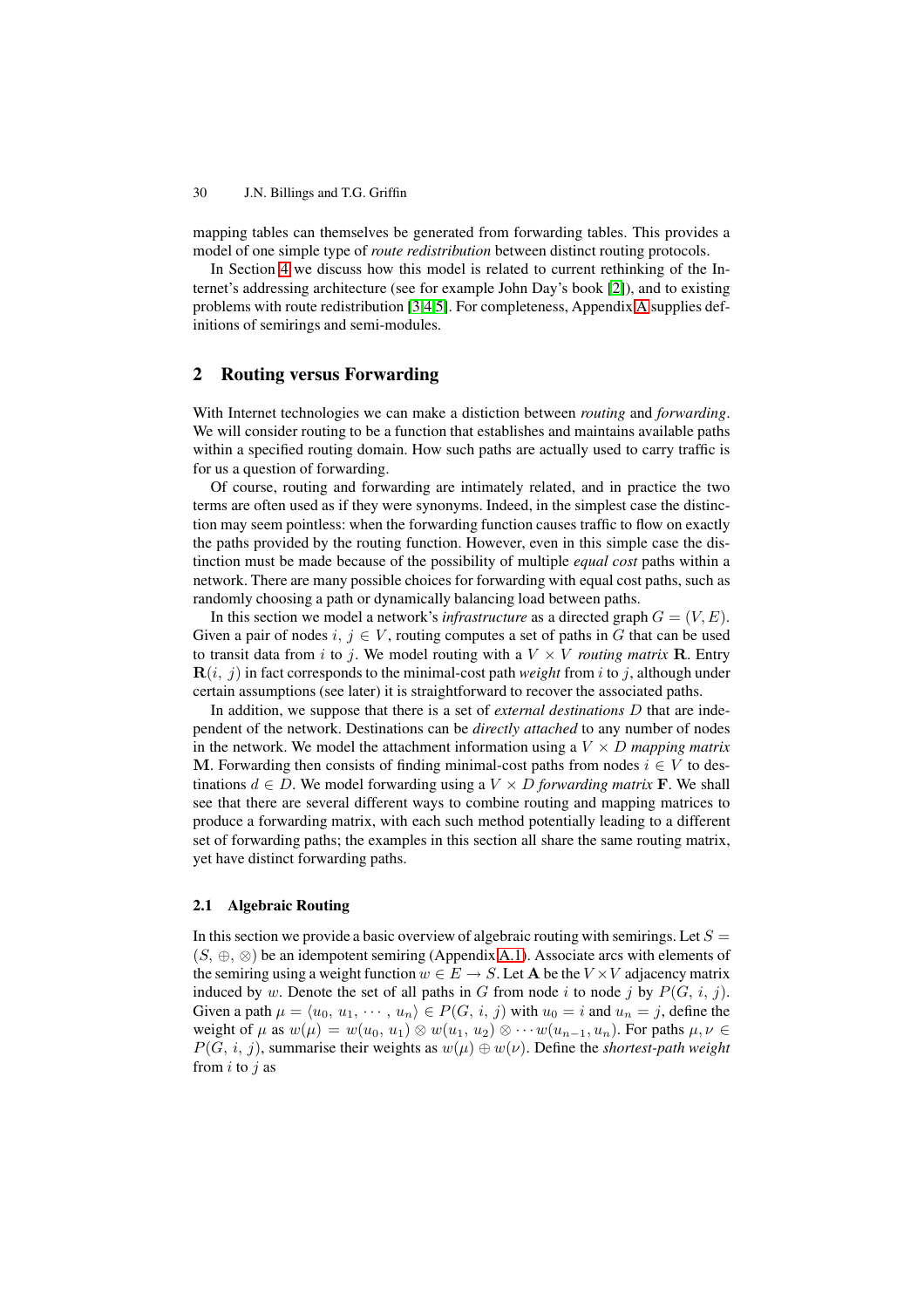A Model of Internet Routing Using Semi-modules 31

$$
\delta(i, j) = \sum_{p \in P(G, i, j)}^{\oplus} w(p).
$$

We seek to find a  $V \times V$ -matrix **R** satisfying  $\mathbf{R}(i, j) = \delta(i, j)$ . We term this matrix a *routing solution* because it models the shortest-path weights across a network's infrastructure. How might we compute the value of this matrix? It is straightforward to show that such a matrix **R** also satisfies the *routing equation*

<span id="page-2-0"></span>
$$
\mathbf{R} = (\mathbf{A} \otimes \mathbf{R}) \oplus \mathbf{I}.\tag{1}
$$

Now, define the *closure* of **A** as  $A^* = I \oplus A \oplus A^2 \oplus \cdots$ . It is well-known that if this closure exits, then it satisfies equation 1 (see the classic reference [6], or the recent survey of the area [1]). Various sufficient conditions can be assumed to hold on the semiring S which imply that  $A^*$  will always exist (and so the set of adjacency matrices becomes a Kleene algebra), but we will not explore these conditions here.

Note that we use the standard notation [of](#page-2-0) identifying the operators [fr](#page-13-4)om the semiring S with those fr[om](#page-13-0) the same semiring lifted to operate over (square) matrices with elements from  $S$ . The additive operator for the lifted semiring is defined as

$$
(\mathbf{X} \oplus \mathbf{Y})(i, j) = \mathbf{X}(i, j) \oplus \mathbf{Y}(i, j),
$$

whilst the multiplicative operator is defined as

$$
(\mathbf{X} \otimes \mathbf{Y})(i, j) = \sum_{k \in V}^{\oplus} \mathbf{X}(i, k) \otimes \mathbf{Y}(k, j).
$$

Hence we see that the latter operator in fact uses both the underlying  $oplus$  and  $\otimes$  operators from S. This distinction will become more significant when we consider lifting certain semi-modules to operate over matrices.

The example in Figure 1 illustrates the algebraic approach. Figure 1(a) presents a simple five node graph with integer labels and Figure 1(b) shows the associated adjacency matrix. We assume that arc weights are symmetric. We wish to compute *shortestdistances* between each pair of nodes and therefore we compute the closure using the semiring MinPlus = ( $\mathbb{N}^{\infty}$ [,](#page-3-0) min, +), where  $\mathbb{N}^{\infty} = \mathbb{N} \cup \{\infty\}$ . The re[sul](#page-3-0)ting matrix is given in Figure 1(c). It is straight-forward to recover t[he](#page-3-0) corresponding paths because MinPlus is *selective*. That is, for all  $x, y \in S$  we have  $x \oplus y \in \{x, y\}$ . Hence the computed weights actually correspond to the weights of individual paths. The bold arrows in Figure 1(a) denote the shortest-paths tree rooted at node 1; the corresponding path weights are giv[en](#page-3-0) in the first row of the matrix in Figure 1(c).

### **2.2 Im[por](#page-3-0)ting External Destinations**

As before, suppose that our network is represented by t[he](#page-3-0) graph  $G = (V, E)$ , labelled with elements from the semiring  $S$ . Let the external nodes be chosen from some set D, satisfying  $V ∩ D = ∅$ . Attach external nodes to G using the *attachment edges*  $E' \subseteq V \times D$ . In the simplest case, the edges in E' have weights from S, although in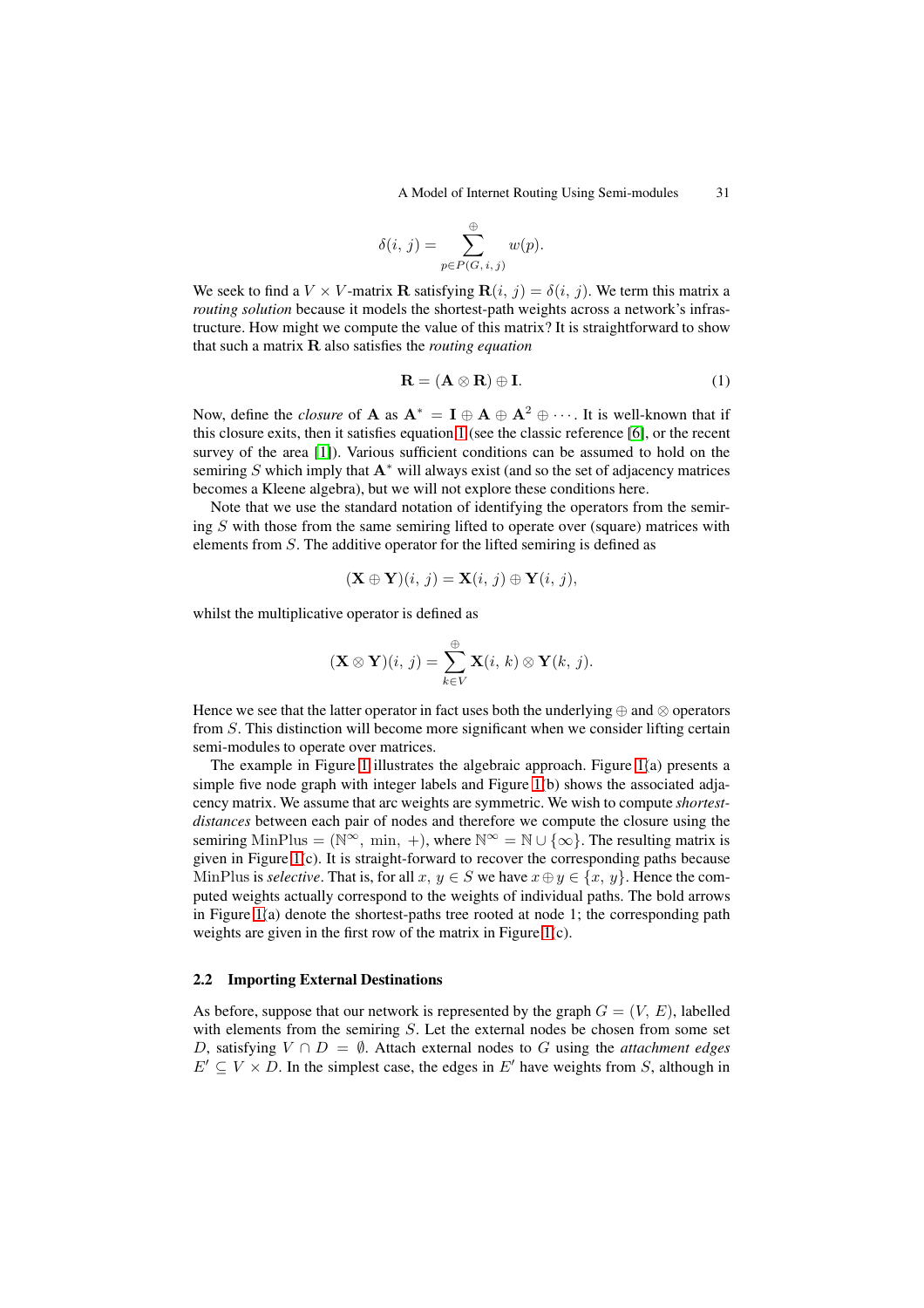

<span id="page-3-0"></span>**Fig. 1.** Algebraic routing example using the MinPlus semiring

the next section we show how to relax this assumption. Let the  $V \times D$  *mapping matrix* **M** represent the attachment edges.

We now wish to compute the  $V \times D$  matrix **F** of shortest-path weights from nodes in V to nodes in D. We term **F** a *forwarding solution* because it comprises the information required to reach destinations, instead of other infrastructure nodes. We compute **F** by post-multiplying the routing solution **R** by the mapping matrix **M**. That is, for  $i \in V$ and  $d \in D$ , we have

$$
\mathbf{F}(i, d) = (\mathbf{R} \otimes \mathbf{M})(i, d) = \sum_{k \in V}^{\oplus} \mathbf{R}(i, k) \otimes \mathbf{M}(k, d) = \sum_{k \in V}^{\oplus} \delta(i, k) \otimes \mathbf{M}(k, d).
$$

Hence we see that  $\mathbf{F}(i, d)$  corresponds to the shortest total path length from i to d. In other words, **F** solves the *forwarding equation*

$$
\mathbf{F} = (\mathbf{A} \otimes \mathbf{F}) \oplus \mathbf{M}.\tag{2}
$$

Note that we are able to change the value of **M** and recompute **F** without recomputing **R**. From an Internet routing perspective this is an important property; if the external information is dynamically computed (by another routing protocol, for example) then it may frequently change, and in such instances it is desirable to avoid recomputing routing solutions.

We illustrate this model of forwarding in Figure 2. The labelled graph of Figure 2(a) is based upon that in Figure 1(a), with the addition of two external nodes:  $d_1$  and  $d_2$ . The adjacency matrix **A** remains as before, whilst the mapping matrix **M**, given in Figure 2(b), contains the attachment information for  $d_1$  and  $d_2$ . The forwarding solution **F** that results from multiplying **R** by **M** is given [in](#page-4-0) Figure 2(c). Again, it is ea[sy](#page-4-0) to verify that the elements of **F** [do](#page-3-0) indeed correspond to the weights of the shortest paths from nodes in  $V$  to nodes in  $D$ .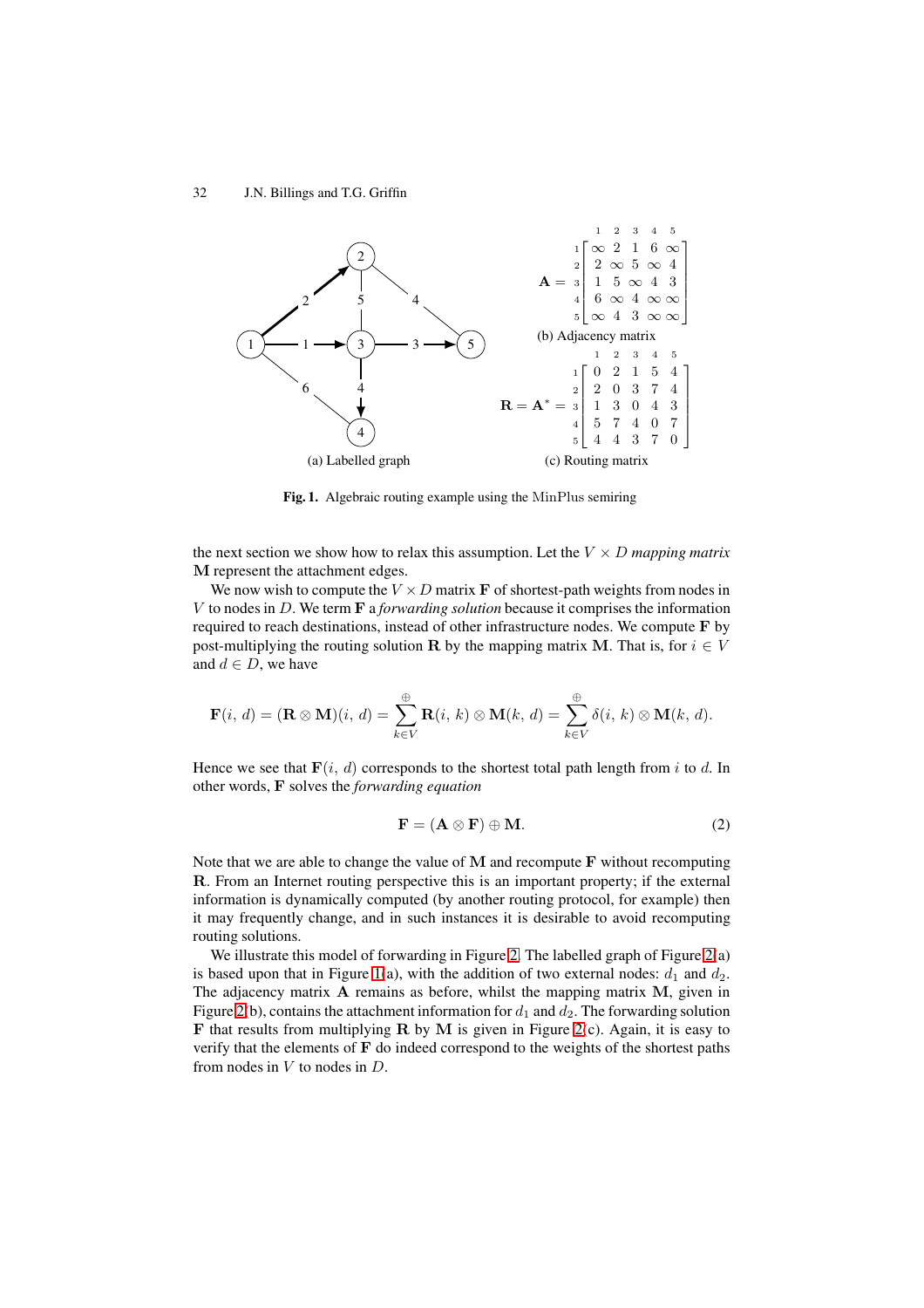

<span id="page-4-0"></span>**Fig. 2.** Example of combining routing and mapping to create *forwarding*

### **2.3 A General Import Model Using Semi-modules**

Within Internet routing, it is common for the entries in routing and forwarding tables to have distinct types, and for these types to be associated with distinct order relations. We therefore generalise the import model of the previous section to allow this possibility. In particular, we show how to solve this problem using algebraic structures known as *semi-modules* (Appendix A.2).

Assume that we are using the semiring  $S = (S, \oplus, \otimes)$  and suppose that we wish to construct forwarding matrices with elements from the idempotent, commutative semigroup  $N = (N, \Box)$ . Furthermore, suppose that the mapping matrix **M** contains entries over  $N$ . In order to com[pute f](#page-14-1)orwarding entries, it is necessary to combine routing entries with mapping entries, as before. However, we can no longer use the multiplicative operator from  $S$  because the mapping entries are of a different type. Therefore we introduce an operator  $\triangleright \in (S \times N) \to N$  for this purpose. We can now construct forwarding entries as

$$
\mathbf{F}(i, d) = (\mathbf{R} \triangleright \mathbf{M})(i, d) = \sum_{k \in V}^{\square} \mathbf{R}(i, k) \triangleright \mathbf{M}(k, d). \tag{3}
$$

It is also possible to equationally characterize the resulting forwarding entries, as before. Assume that **R** is a routing solution i.e. it satisfies Equation 1. Then, providing that the algebraic structure  $N = (N, \Box, \triangleright)$  is a semi-module,  $\mathbf{F} = \mathbf{R} \triangleright \mathbf{M}$  is a solution to the forwarding equation

$$
\mathbf{F} = (\mathbf{A} \rhd \mathbf{F}) \sqcup \mathbf{M}.
$$

In other words, we can solve for **F** with  $\mathbf{F} = \mathbf{A}^* \triangleright \mathbf{M}$ . Sign[ifi](#page-2-0)cantly, we are able to use semi-modules to model the mapping information whilst still retaining a semiring model of routing.

We now develop two important semi-module constructions that model the most common manner in which routing and mapping are combined: the *hot-potato* and *coldpotato* semi-modules. First define an *egress* node for a destination d as a node k within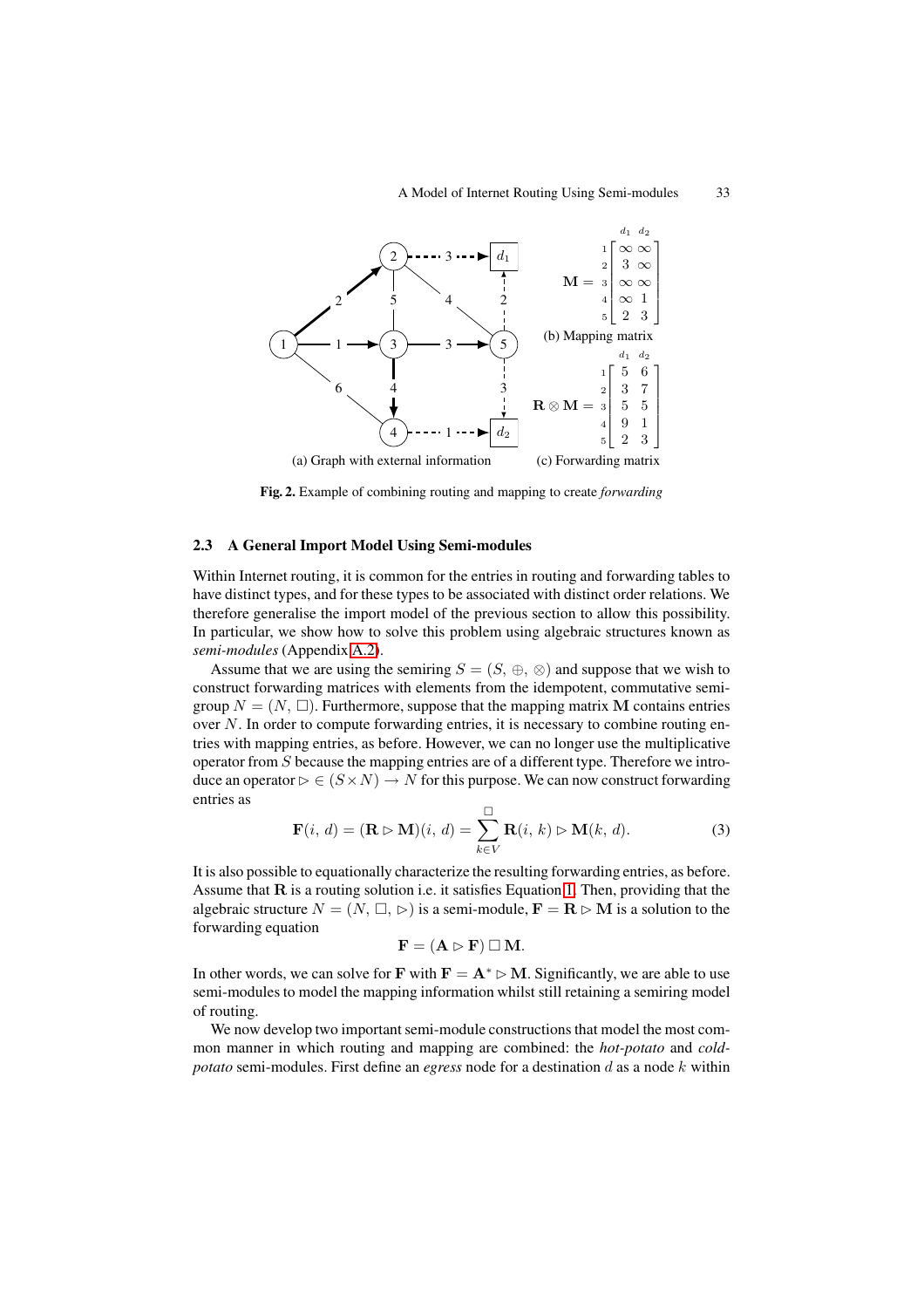the routing domain that is directly attached to  $d$ . Hot-potato forwarding to  $d$  first selects paths to the closest egress nodes for  $d$  and then breaks ties using the mapping information. In contrast, cold-potato forwarding first selects paths to the egress nodes for  $d$  with the most preferred mapping values, and then breaks ties using the routing distances.

We now formally define the hot-potato semi-module. Let  $S = (S, \oplus_S, \otimes_S)$  be an idempotent semiring with  $(S, \oplus_S)$  selective and let  $T = (T, \oplus_T)$  be a monoid. The hot-potato semi-module over  $S$  is defined as

$$
Hot(S, T) = ((S \times T) \cup {\{\infty\}}, \vec{\oplus}, \vartriangleright_{\text{fst}}),
$$

where  $s_1 \rhd_{\text{fst}} (s, t) = (s_1 \otimes_S s, t)$  and  $s_1 \rhd_{\text{fst}} \infty = \infty$ . The *left* lexicographic product semigroup  $((S \times T) \cup {\{\infty\}}, \vec{\oplus})$  is defined in Appendix A.3. In common with semirings, we can lift semi-modules to operate over (non-square) matrices. When lifting the hot-potato semi-module, we rename the multiplicative operator from  $\rhd_{\text{fst}}$  to  $\rhd$ <sub>hp</sub>. This is because the lifted multiplicative operator no longer simply applies its left argument to the first component of its right argument. In fact, [we sh](#page-14-2)all shortly see that the cold-potato semi-module uses the same underlying multiplicative operator but with a different additive operator, and therefore has a different lifted multiplicative operator.

The behaviour of the hot-potato semi-module can be algebraically characterised as follows. Suppose that for all  $j \in V$  and  $d \in D$ ,  $\mathbf{M}(j, d) \in \{(1_S, t), \infty_T\}$  where  $1_S$ is the multiplicative identity for  $S$  and  $t$  is some element of  $T$ . Then from Equation 3 it is easy to check that

$$
(\mathbf{R} \rhd_{\text{hp}} \mathbf{M})(i, d) = \sum_{\substack{j \in V \\ M(j, d) = (1s, t)}}^{\vec{\oplus}} (\mathbf{R}(i, j), t).
$$

That is, as desired, the mapping metric is simply used to tie-break over otherwise minimal-weight paths to the edge of the routing domain.

We illustrate the hot-potato model of forwarding in Figure 3. This example uses the semi-module Hot(MinPlus, Min), where  $Min = (N^{\infty}, min)$ . The graph of Figure 3(a) is identical to that of Figure 2(a), but now the attachment arcs of  $d_1$  and  $d_2$  are weighted with elements of the hot-potato semi-module. The associated mapping matrix is given in Figure 3(b), whilst the resulting forwarding table is shown [in](#page-6-0) Figure 3(c). Note that 0 is the multiplicative identity of the  $(min, +)$  semiring. Comparing this examp[le](#page-6-0) to Figure 2, we see that node [1](#page-4-0) reaches  $d_2$  via egress node 5 instead of node 4. This is because the mapping information is only used for tie-breaking, instead of being directly combine[d w](#page-6-0)ith the routing distance. Also, in this particular example, it i[s n](#page-6-0)ever the case that there are multiple paths of minimum cost to egress nodes, and therefore no tiebreaki[ng](#page-4-0) is performed by the mapping information.

Turning to cold-potato forwarding, the associated semi-module again combines routing and attachment information using the lexicographic product, but with priority now given to the attachment component. As before, let  $S = (S, \oplus_S, \otimes_S)$  be a semiring and  $T = (T, \oplus_T)$  be a monoid, but now with T idempotent and selective. The cold-potato semi-module over  $S$  is defined as

$$
Cold(S, T) = ((S \times T) \cup {\{\infty\}}, \overleftarrow{\oplus}, \rhd_{\text{fst}}).
$$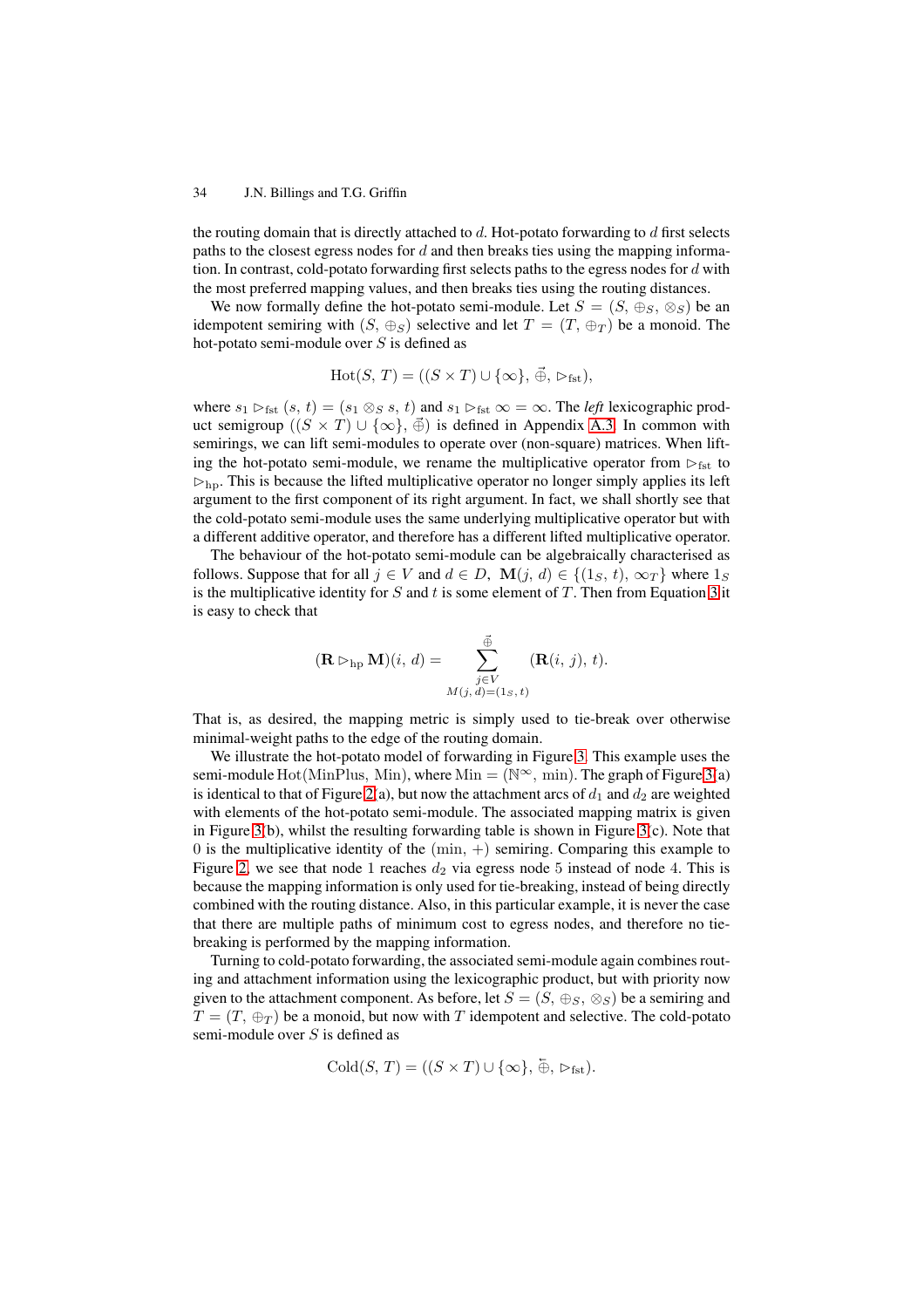Note that the *right* lexicographic product semigroup  $(S \times T, \frac{1}{N})$  is defined in Appendix A.3. Again, when lifting the cold-potato semi-module to operate over matrices we rename the multiplicative operator from  $\triangleright_{\text{fst}}$  to  $\triangleright_{\text{cp}}$ .

Figure 4 illustrates the cold-potato model of forwarding. This example uses the coldpotato semi-module Cold(MinPlus, Min), but is otherwise identical to Figure 3. It is easy t[o veri](#page-14-2)fy that priority is now given to the mapping information when selecting egress nodes.

Within [In](#page-6-1)ternet routing, hot-potato forwarding corresponds to choosing the closest egress point from a given routing domain. This is the default behaviour for the [Bo](#page-6-0)rder Gateway Protocol (BGP) routing protocol [7] because it tends to minimise resource usage for outbound traffic within the domain. In contrast, cold-potato forwarding allows the mapping facility to select egress nodes, and hence can lead to longer paths being chosen within the domain. As a result, cold-potato forwarding is less commonly observed



<span id="page-6-0"></span>**Fig. 3.** Example of *hot-potato* forwarding



<span id="page-6-1"></span>**Fig. 4.** Example of *cold-potato* forwarding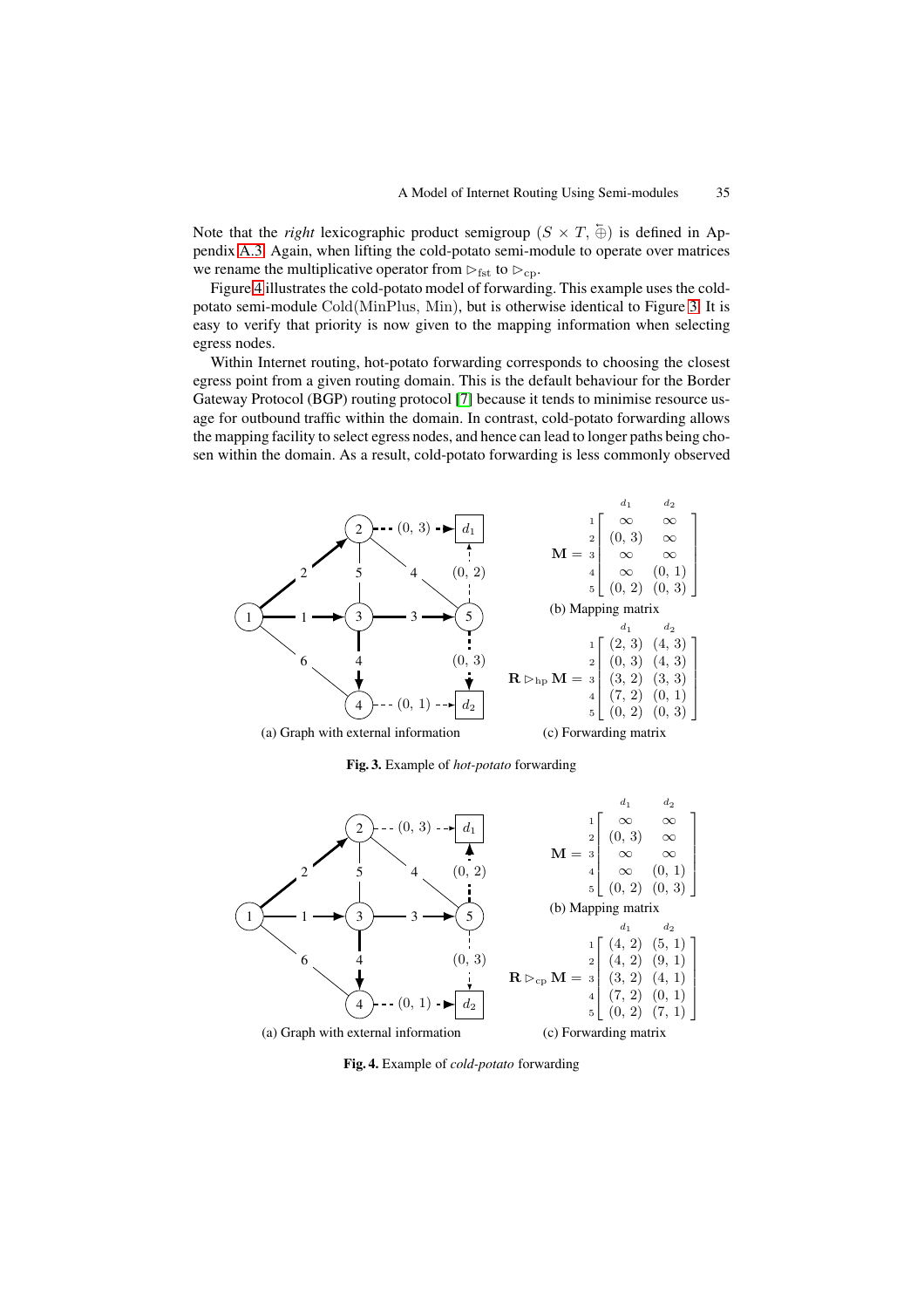in general on the Internet. However, one specific use is within client-provider peering relations in order to minimise the use of the client's network resources for inbound traffic (at the possible expense of increased resource usage on the provider's network).

# **2.4 Idealized OSPF: An Example of Combined Mappings**

We now present a highly-idealized account that attempts to tease out an algebraic description of the construction of forwarding tables in the OSPF routing protocol [8]. The specification of this protocol [9] runs for 244 pages and is primarily focused on implementation details. For simplicity we ignore OSPF areas.

Destinations are attached in three different ways in OSPF. Type 0 (our terminology) destinations are directly attached to a node, while Type 1 and Type 2 destinations ([ter](#page-13-5)minology of [9]) represent two wa[ys](#page-13-6) of attaching external destinations. These may be statically-configured or learned via other routing protocols. The OSPF specification defines the relative preference for destination types to be used in constructing a forwarding table: Type 0 are preferred to Type 1, and Type 1 are preferred to Type 2.

In additio[n, T](#page-13-6)ype 2 destinations are associated with a metric that is to be inspected before the internal routing metric In other words, cold-potato forwarding is used for Type 2 destinations. We generalize OSPF and assume that Type 2 metrics come from a commutative, idempotent monoid.  $U = (U, \oplus_U)$ . We use the network in Figure 5(a) as an ongoing example; here we have  $U = (\mathbb{N}^{\infty}, \text{max})$ , and we think of this as a *bandwidth* metric (note that here  $\infty_U = 0$ ).



**Fig. 5.** Example of *idealized-OSPF* forwarding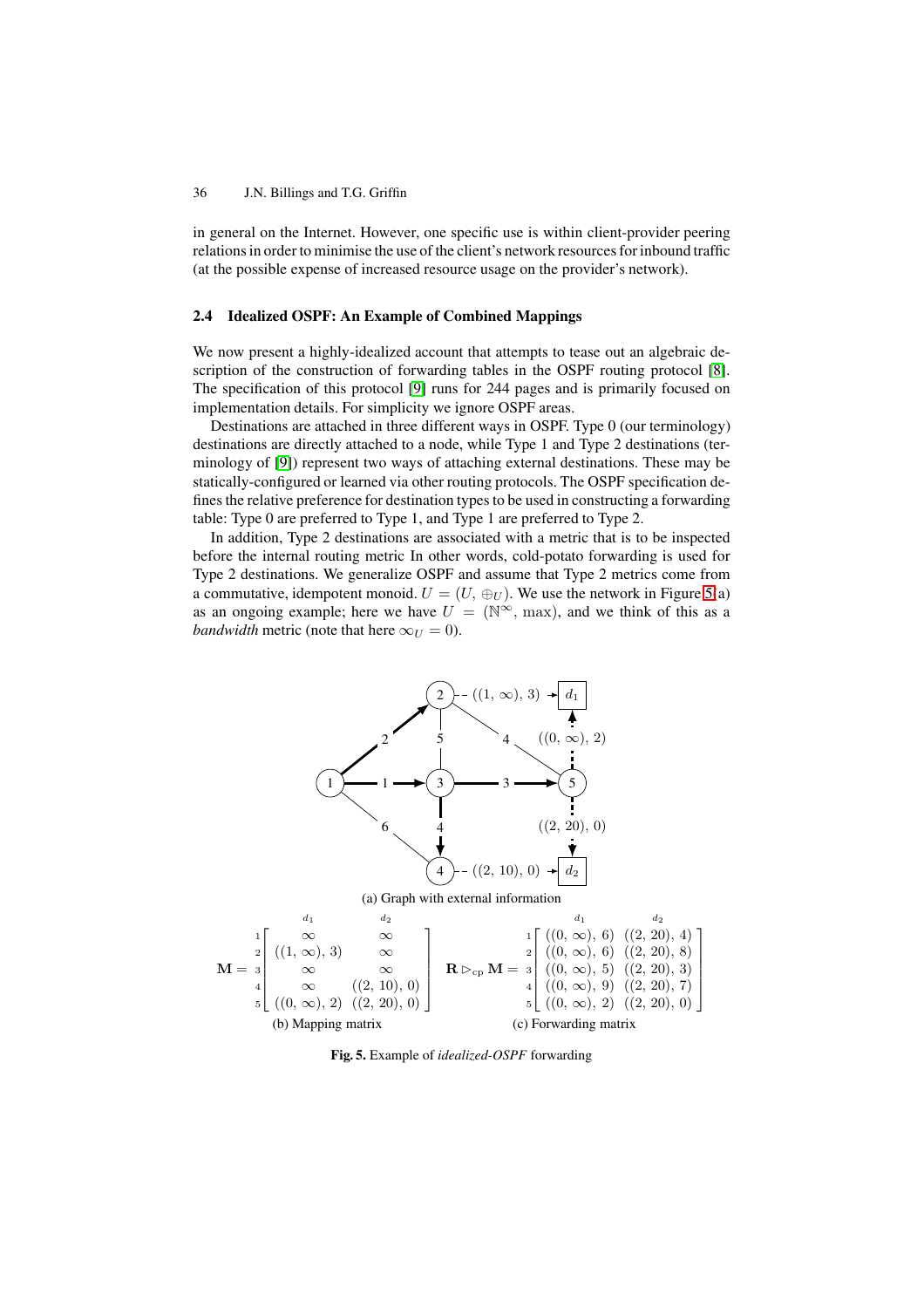We use the following set into which we embed each destination type,

$$
W = ((\{0, 1, 2\} \times U) \times \mathbb{N}^{\infty}) \cup \{\infty\}.
$$

Each destination type is embedded into  $W$  as follows:

|   | Type Metric Embedding                |
|---|--------------------------------------|
| 0 | $m \neq \infty$ $((0, \infty_U), m)$ |
| 1 | $m \neq \infty$ $((1, \infty_U), m)$ |
| 2 | $ u \neq \infty_U   ((2, u), 0)$     |

The elements of  $W$  are then ordered using the (right) lexicographic product (see Appendix A.3),

$$
\vec{\oplus} = (\{1, 2, 3\}, \min) \vec{\times} (U, \oplus_U) \vec{\times} (\mathbb{N}^\infty, \min).
$$

Hence the order amongst metrics of the same destination type remains unchanged, whilst [the o](#page-14-2)rder between different destination types respects the ordering defined within the OSPF specification.

Assume we start with one mapping matrix for each type of destination (how these matrices might actually be produced is ignored),

| $\mathbf{M}_{0}$ |          |          |              | $\mathbf{M}_1$                                                                                                                                                                                                                          |              | $\mathbf{M}_2$                |              |  |  |
|------------------|----------|----------|--------------|-----------------------------------------------------------------------------------------------------------------------------------------------------------------------------------------------------------------------------------------|--------------|-------------------------------|--------------|--|--|
|                  | $d_1$    | $d_2$    |              | $d_1$                                                                                                                                                                                                                                   | $d_2$        | $d_1$                         | $d_2$        |  |  |
|                  | $\infty$ | $\infty$ |              | $\infty$                                                                                                                                                                                                                                | $\infty$     | $\infty$                      | $\infty$     |  |  |
| 2 <sub>1</sub>   | $\infty$ | $\infty$ | <sup>2</sup> | $((1, \infty), 3)$                                                                                                                                                                                                                      |              | $\infty$     2   ((2, 40), 0) | $\infty$     |  |  |
| 3 <sup>1</sup>   | $\infty$ | $\infty$ | 3            | $\alpha$ $\infty$ $\infty$                                                                                                                                                                                                              | $\infty$   3 | $\infty$                      |              |  |  |
|                  |          |          |              |                                                                                                                                                                                                                                         |              |                               | ((2, 10), 0) |  |  |
|                  |          |          |              | $\begin{array}{c} 4 \\ 5 \end{array}$ ((0, $\infty$ ), 2) $\infty$ $\begin{array}{c} \infty \\ \infty \end{array}$ ((1, $\infty$ ), 17) $\infty$ $\begin{array}{c} \infty \\ \infty \end{array}$ ((2, 10), 0) ((2, 20), 0) ((2, 20), 0) |              |                               |              |  |  |

We then construct a combined mapping matrix **M** by summing the individual matrices as  $M = M_0 \vec{\oplus} M_1 \vec{\oplus} M_2$ . The resulting mapping matrix is shown in Figure 5(b).

We define the OSPF semi-module as

$$
OSPF(U) = (W, \vec{\oplus}, \rhd_{\text{snd}})
$$

where

$$
m \triangleright_{\text{snd}} ((l, u), m') = ((l, u), m + m')
$$
  

$$
m \triangleright_{\text{snd}} \infty = \infty.
$$

The OSPF semi-module is a variant of the cold-potato semi-module; here, instead of combining routing data with the first component of the mapping information and using the right lexicographic order, we instead combine it with the second component and use the left lexicographic order. Hence we refer to the lifted multiplicative operator as  $\rhd_{\rm cp}$ .

Figure 5(c) illustrates the resulting forwarding matrix,  $\mathbf{F} = \mathbf{R} \triangleright_{\rm cp} \mathbf{M}$ . For  $d_1$ , we see that the Type 0 route is given priority over the Type 1 route. In contrast, there are two Type 2 routes for  $d_2$ , and hence the bandwidth component is used as a tie-breaker.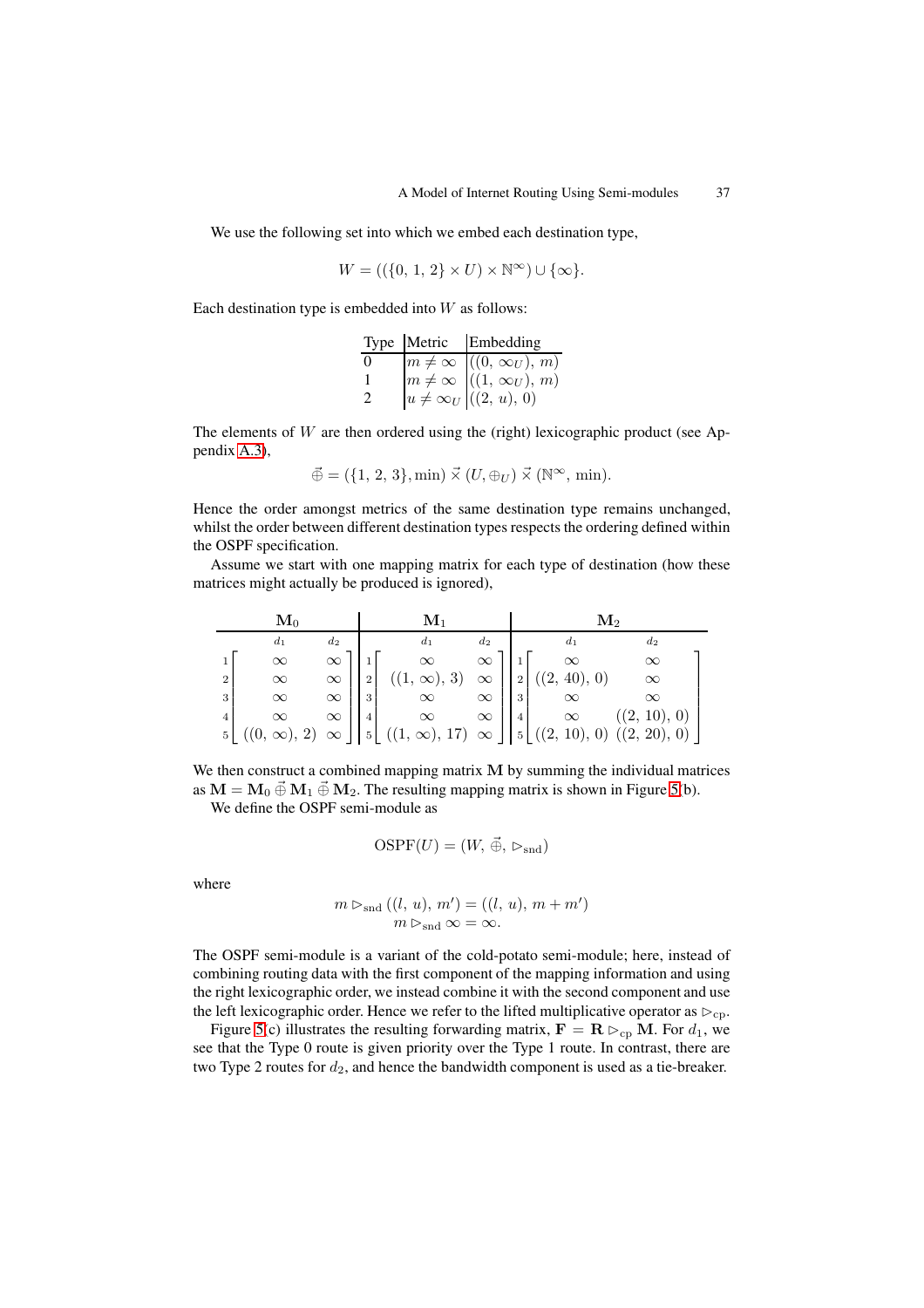# **3 Simple Route Redistribution**

In this section we show how to allow forwarding between multiple domains by generalizing the import model from Section 2 (here, we limit ourselves to modelling the case where there are two routing domains, although it is possible to generalize to a greater number). In particular, we show how the forwarding matrix from one domain can be used within the mapping matrix of another. This models *redistribution*, where a routing solution from one routing prot[oc](#page-1-0)ol is used within another. Additionally, we demonstrate that it is possible for each routing/forwarding domain to use a different semiring/semi-module pair.

Begin by assuming that there are two routing domains,  $G_1 = (V_1, E_1)$  and  $G_2$  $(V_2, E_2)$ . Also, assume that there is a set of destinations, D, with  $V_1, V_2$  and D pairwise disjoint. Let  $G_1$  be connected to  $G_2$  with the attachment arcs  $E_{1,2} \subseteq V_1 \times V_2$ , represented as the  $V_1 \times V_2$  *bridging matrix*  $\mathbf{B}_{1,2}$ . Similarly, let  $G_2$  be connected to D with the attachment arcs  $E_{2,d} \subseteq V_2 \times D$ , represented as the  $V_2 \times D$  attachment matrix  $M_2$ . Let  $F_2$  be the forwarding matrix for  $G_2$ . We demonstrate how to construct a forwarding matrix from  $V_1$  to  $D$ .

We shall use Figure 6 as a running example. Figure 6(a) illustrates two graphs,  $G_1$  and  $G_2$ . The second graph,  $G_2$ , is directly connected to destinations  $d_1$  and  $d_2$ and therefore we are able to compute the forwarding matrix for  $G_2$  using the method from Section 2. We model the routing in  $G_2$  using the bandwidth semiring MaxMin = (N∞, max, min) and the forwarding using the [c](#page-10-0)old-potato semi-module Cold(MaxMin, Min), where Min =  $(N^{\infty}, min)$ . The mapping matrix is given in Figure 6(b), whilst the routing and forwarding matrices are given in Figure 6(c) and Figure 6(d) r[esp](#page-1-0)ectively.

In order to compute a forwarding matrix from  $V_1$  to  $D$ , we must first construct a mapping matrix  $M_1$  from  $V_1$  to D by combining the forwarding matrix  $F_2$  from  $G_2$  wi[th](#page-10-0) the bridging matrix  $\mathbf{B}_{1,2}$ . Let the forwarding in  $G_2$  be modelled [usi](#page-10-0)ng the semi-[mo](#page-10-0)dule  $N_2 = (N_2, \Box_2, \triangleright_2)$ , and that the bridging matrix is modelled using the semigroup  $(N_1, \Box_1)$ . We construct a *right* semi-module  $(N_1, \Box_1, \triangleleft_1)$  over  $N_2$  i.e. with  $\triangleleft_1 \in (N_2 \times N_1) \rightarrow N_1$ . Then we compute the mapping matrix from  $G_1$  as  $M_1 = B_{1,2} \triangleleft_1 F_2.$ 

Returning to Figure 6, the bridging matrix  $B_{1,2}$  is illustrated in Figure 6(e). We combine the forwarding matrix  $\mathbf{F}_2$  with  $\mathbf{B}_{1,2}$  using the right version of the semi-module

Hot(MinPlus, Cold(MaxMin, Min)).

The resulting [ma](#page-10-0)pping matrix  $M_1$  is illustrated in Figure 6(f).

Finally, we must combine the mapping matrix  $M_1$  with the routing solution  $\mathbf{R}_1$ . Suppose that  $\mathbf{R}_1$  has been computed using the semiring S. Then we construct a *left* semi-module  $(N_1, \Box_1, \Box_1)$  over S. Compute the forwarding matrix for  $G_1$  as

$$
\mathbf{F}_1=\mathbf{R}_1 \rhd_1 \mathbf{M}_1=\mathbf{R}_1 \rhd_1 (\mathbf{B}_{1,2} \lhd_1 \mathbf{F}_2)
$$

Hence we see that we have in fact used a pair of semi-modules with identical additive components: a left semi-module  $(N_1, \Box_1, \triangleleft_1)$  over  $N_2$  and a right semi-module  $(N_1, \Box_1, \rhd_1)$  over S.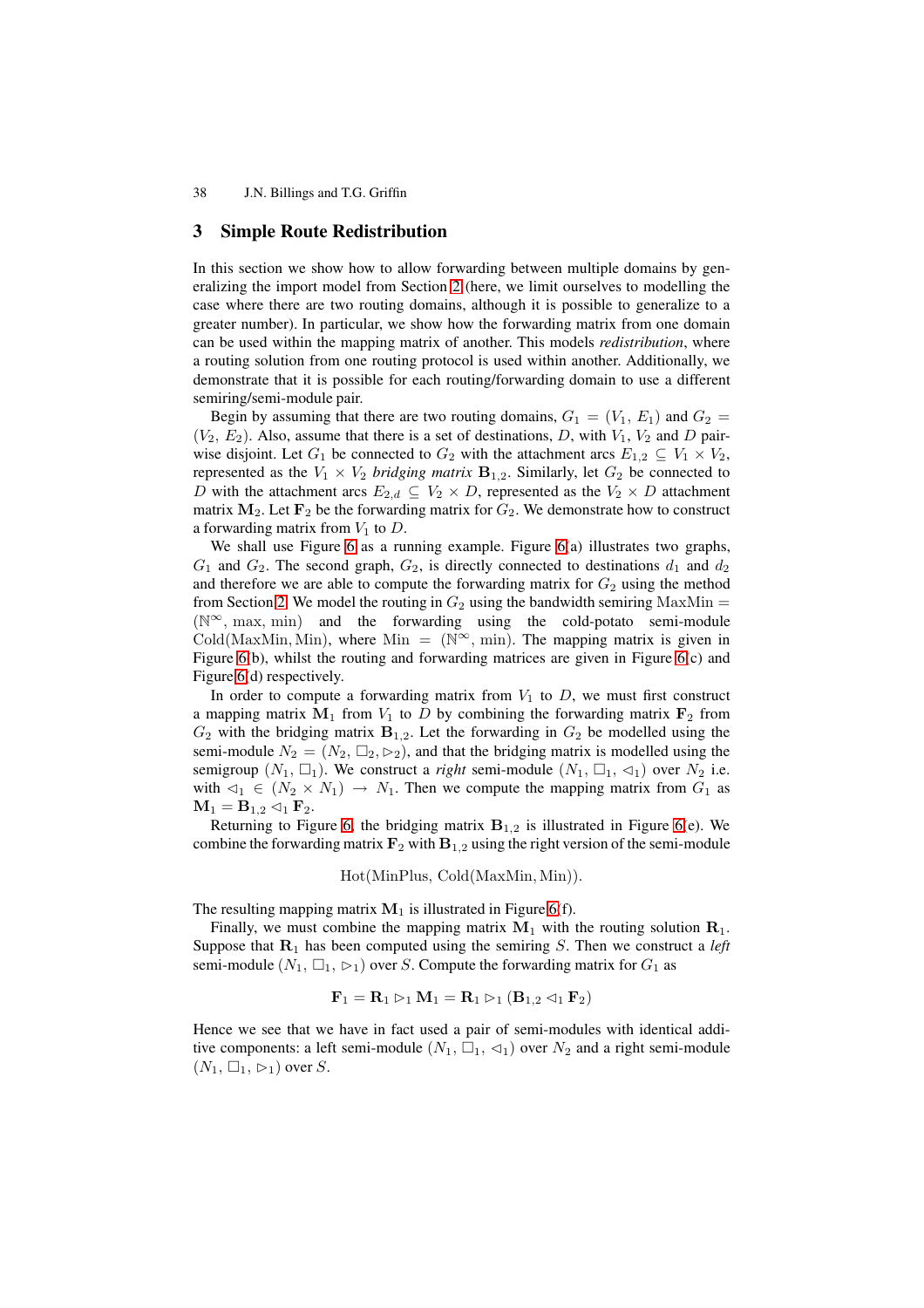

(a) Multiple graphs with external information

|                                                   | $d_1$ $d_2$                                                                                                                                                                                                                                                                                                                                                                                                                                                                                            |                                                                          | $\begin{array}{ccc} 6 & 7 & 8 & 9 \end{array} \qquad {\bf F}_2 = {\bf R}_2 \rhd_{\rm cp} {\bf M}_2$ |  |                                                                       |                             |                                                                                                                                                                                                              |  |  |
|---------------------------------------------------|--------------------------------------------------------------------------------------------------------------------------------------------------------------------------------------------------------------------------------------------------------------------------------------------------------------------------------------------------------------------------------------------------------------------------------------------------------------------------------------------------------|--------------------------------------------------------------------------|-----------------------------------------------------------------------------------------------------|--|-----------------------------------------------------------------------|-----------------------------|--------------------------------------------------------------------------------------------------------------------------------------------------------------------------------------------------------------|--|--|
|                                                   |                                                                                                                                                                                                                                                                                                                                                                                                                                                                                                        |                                                                          |                                                                                                     |  |                                                                       |                             | $9 (20, 2)(\infty, 1) $                                                                                                                                                                                      |  |  |
| (b) $G_2$ mapping matrix (c) $G_2$ routing matrix |                                                                                                                                                                                                                                                                                                                                                                                                                                                                                                        |                                                                          |                                                                                                     |  |                                                                       |                             | (d) $G_2$ forwarding matrix                                                                                                                                                                                  |  |  |
|                                                   |                                                                                                                                                                                                                                                                                                                                                                                                                                                                                                        | $\mathbf{M}_1 = \mathbf{B}_{1,2} \triangleleft_{\text{hp}} \mathbf{F}_2$ |                                                                                                     |  |                                                                       |                             |                                                                                                                                                                                                              |  |  |
|                                                   | 6                                                                                                                                                                                                                                                                                                                                                                                                                                                                                                      | $7 \t 8 \t 9$                                                            |                                                                                                     |  |                                                                       | $d_1$                       | $d_2$                                                                                                                                                                                                        |  |  |
|                                                   |                                                                                                                                                                                                                                                                                                                                                                                                                                                                                                        |                                                                          |                                                                                                     |  |                                                                       |                             |                                                                                                                                                                                                              |  |  |
|                                                   | $\mathbf{B}_{1,2} = \begin{matrix} 1 \\ 2 \\ 3 \\ 4 \\ 5 \end{matrix} \left[\begin{matrix} \infty & \infty & \infty & \infty \\ \infty & \infty & \infty & \infty \\ \infty & \infty & \infty & \infty \\ (\infty, (\infty, 0)) & \infty & \infty & \infty \\ \infty & (\infty, (\infty, 0)) \infty & \infty \end{matrix} \right] \qquad \begin{matrix} 1 \\ 2 \\ 2 \\ 3 \\ 4 \\ 5 \end{matrix} \left[\begin{matrix} \infty & \infty \\ \infty & \infty \\ \infty & \infty \\ (\infty, (30, 2)) & (0,$ |                                                                          |                                                                                                     |  |                                                                       |                             |                                                                                                                                                                                                              |  |  |
|                                                   |                                                                                                                                                                                                                                                                                                                                                                                                                                                                                                        |                                                                          |                                                                                                     |  |                                                                       |                             |                                                                                                                                                                                                              |  |  |
|                                                   |                                                                                                                                                                                                                                                                                                                                                                                                                                                                                                        |                                                                          |                                                                                                     |  |                                                                       |                             |                                                                                                                                                                                                              |  |  |
|                                                   |                                                                                                                                                                                                                                                                                                                                                                                                                                                                                                        |                                                                          |                                                                                                     |  |                                                                       |                             |                                                                                                                                                                                                              |  |  |
|                                                   | (e) $G_1$ to $G_2$ bridging matrix                                                                                                                                                                                                                                                                                                                                                                                                                                                                     |                                                                          |                                                                                                     |  | (f) $G_1$ mapping matrix                                              |                             |                                                                                                                                                                                                              |  |  |
|                                                   |                                                                                                                                                                                                                                                                                                                                                                                                                                                                                                        |                                                                          |                                                                                                     |  | $\mathbf{F}_1 = \mathbf{R}_1 \triangleright_{\text{hp}} \mathbf{M}_1$ |                             |                                                                                                                                                                                                              |  |  |
|                                                   | $1 \t2 \t3 \t4 \t5$                                                                                                                                                                                                                                                                                                                                                                                                                                                                                    |                                                                          |                                                                                                     |  | $d_1$ $d_2$                                                           |                             |                                                                                                                                                                                                              |  |  |
|                                                   |                                                                                                                                                                                                                                                                                                                                                                                                                                                                                                        |                                                                          |                                                                                                     |  |                                                                       |                             |                                                                                                                                                                                                              |  |  |
|                                                   |                                                                                                                                                                                                                                                                                                                                                                                                                                                                                                        |                                                                          |                                                                                                     |  |                                                                       |                             |                                                                                                                                                                                                              |  |  |
|                                                   | $\mathbf{R}_1 = \begin{bmatrix} 1 \\ 2 \\ 3 \\ 0 \\ 2 \end{bmatrix} \begin{bmatrix} 0 & 3 & 1 & 5 & 5 \\ 3 & 0 & 2 & 2 & 3 \\ 1 & 2 & 0 & 4 & 4 \\ 5 & 2 & 4 & 0 & 3 \end{bmatrix}$                                                                                                                                                                                                                                                                                                                    |                                                                          |                                                                                                     |  |                                                                       |                             | $=\begin{bmatrix} 1\\2\\2\\4\\ \end{bmatrix}\begin{pmatrix} (5,\,(30,\,2)) & (5,\,(40,\,1)\\ (2,\,(30,\,2)) & (2,\,(30,\,1)\\ (4,\,(30,\,2)) & (4,\,(40,\,1)\\ (0,\,(30,\,2)) & (0,\,(30,\,1) \end{pmatrix}$ |  |  |
|                                                   |                                                                                                                                                                                                                                                                                                                                                                                                                                                                                                        |                                                                          |                                                                                                     |  |                                                                       |                             |                                                                                                                                                                                                              |  |  |
|                                                   | 53430                                                                                                                                                                                                                                                                                                                                                                                                                                                                                                  |                                                                          |                                                                                                     |  |                                                                       | 5 (0, (20, 2)) (0, (40, 1)) |                                                                                                                                                                                                              |  |  |
| (g) $G_1$ routing matrix                          |                                                                                                                                                                                                                                                                                                                                                                                                                                                                                                        |                                                                          |                                                                                                     |  | (h) $G_1$ forwarding matrix                                           |                             |                                                                                                                                                                                                              |  |  |

**Fig. 6.** Example of *simple route redistribution*

Completing the example of Figure 6, the routing matrix for  $G_1$  is computed using the semiring MinPlus. The resulting matrix  $\mathbf{R}_1$  is shown in Figure 6(g). We combine  $\mathbf{R}_1$  with the mapping matrix  $\mathbf{M}_1$  using the left version of the semi-module

<span id="page-10-0"></span>Hot(MinPlus, [C](#page-10-0)old(MaxMin, Min)).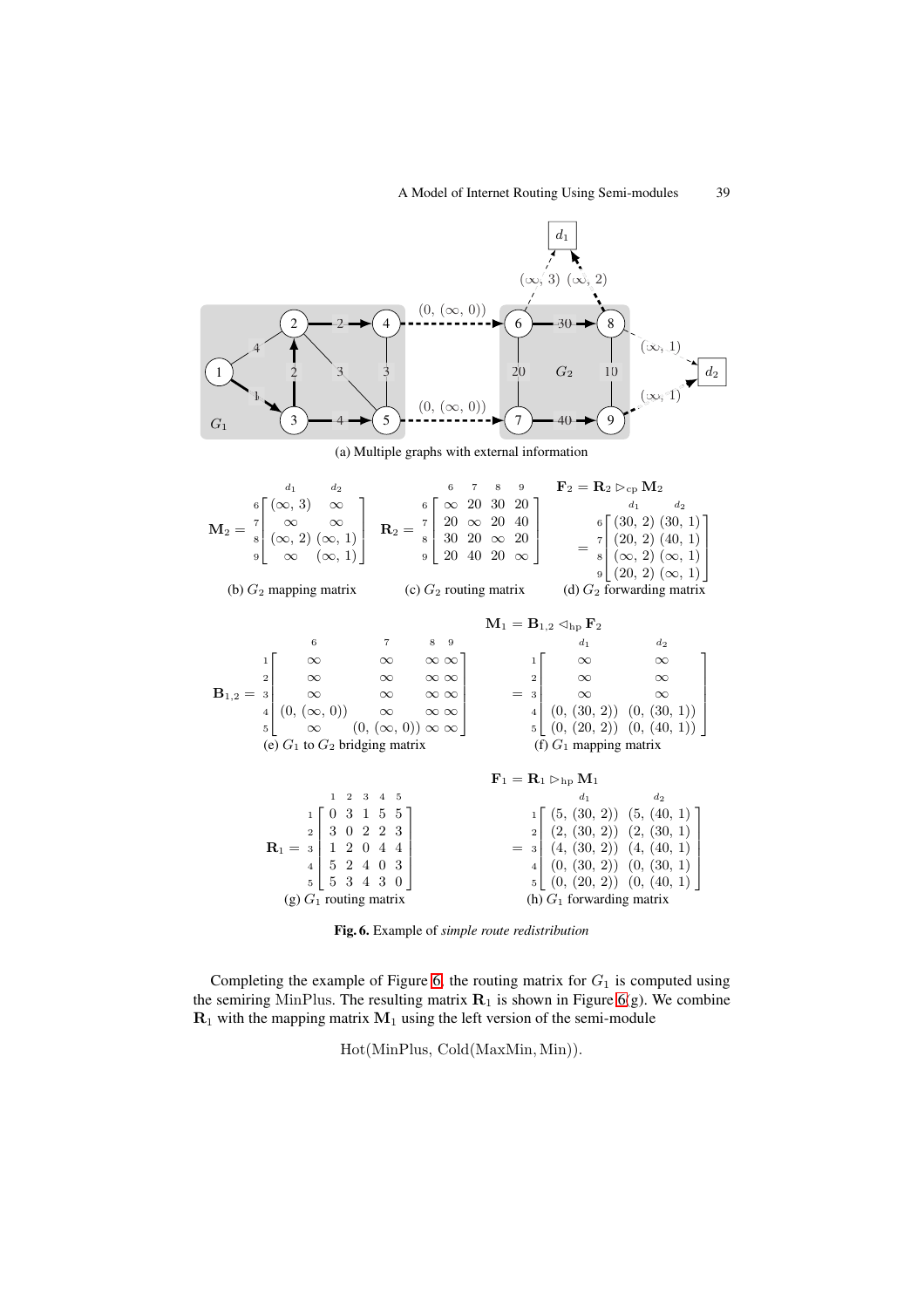The resulting forwarding table  $\mathbf{F}_1$  is given in Figure 6(h). The bold arrows in Figure 6(a) denote the forwarding paths from node 1 to destinations  $d_1$  and  $d_2$ . Note that the two egress nodes (4 and 5) from  $G_1$  are at identical distances from 1, and therefore the bandwidth components from  $G_2$  are used as tie-breakers. This results in a different egress point for each destination.

This model is significant because it is the first algebraic account of route redistribution – an area that is currently treated as a 'black art' even within the Internet routing community (for example, there are only informal guidelines on how to avoid redistribution anomalies such as loops and oscillations). We hope that our approach can be generalized to provide a basis for understanding existing redistribution techniques, and also for developing new approaches to protocol inter-operations.

# **4 Related Work and Open Problems**

#### **4.1 Locators and Identifiers**

Our term *mapping table* has been borrowed (slightly loosely) from recent work attempting to differentiate between infrastructure addresses (called locators) and end-user addresses (called identifiers), as with the Locator/ID Separation Protocol (LISP) [10]. This effort has been motivated by a perceived need to reduce the size of routing and forwarding tables in the Internet's backbone (the world of inter-domain routing [11]).

Restated in our abstract setting, the essential problem that LISP is attempting to solve is that a mapping table **M** may be many orders of magnitude larger than the routin[g ta](#page-13-7)ble **R**, leading to a very large forwarding table  $\mathbf{F} = \mathbf{R} \triangleright \mathbf{M}$ . Since there is no separation between mapping and routing today, such table growth is in fact becoming a real [ope](#page-13-8)rational problem. (Note that we are using the terms *routing table* and *forwarding table* in a rather unconventional, network-wide, sense. In a distributed setting, the entries  $\mathbf{F}(i, \_)$ make up the forwarding table at node  $i$ .)

LISP proposes that forwarding tables **F** be only partially constructed using an ondemand approach – an entry  $\mathbf{F}(i, d)$  is not constructed until router i receives traffic destined for d. This in turn requires some type of distributed mapping service, for which there are several proposals currently under consideration.

In this paper we have used the separation of locators and identifiers to provide an algebraic view of the distinction between routing and forwarding tables. This model suggests that the Locator/ID split might be usefully applied to intra-domain routing.

### **4.2 Route Redistribution**

Examples of somewhat *ad hoc* mechanisms and techniques added to routing are *route redistribution* for distributing routes between distinct routing protocols (as already discussed), and *administrative distance* (discussed below). Recent research has documented their widespread use and illustrated routing anomalies that can arise as a result [3,4,5]. From our point of view, that work represents a *bottom-up* approach that starts with the complex implementation details of current legacy software. We hope that we have initiated a complementary, *top-down*, approach. The algebraic model has the advantage of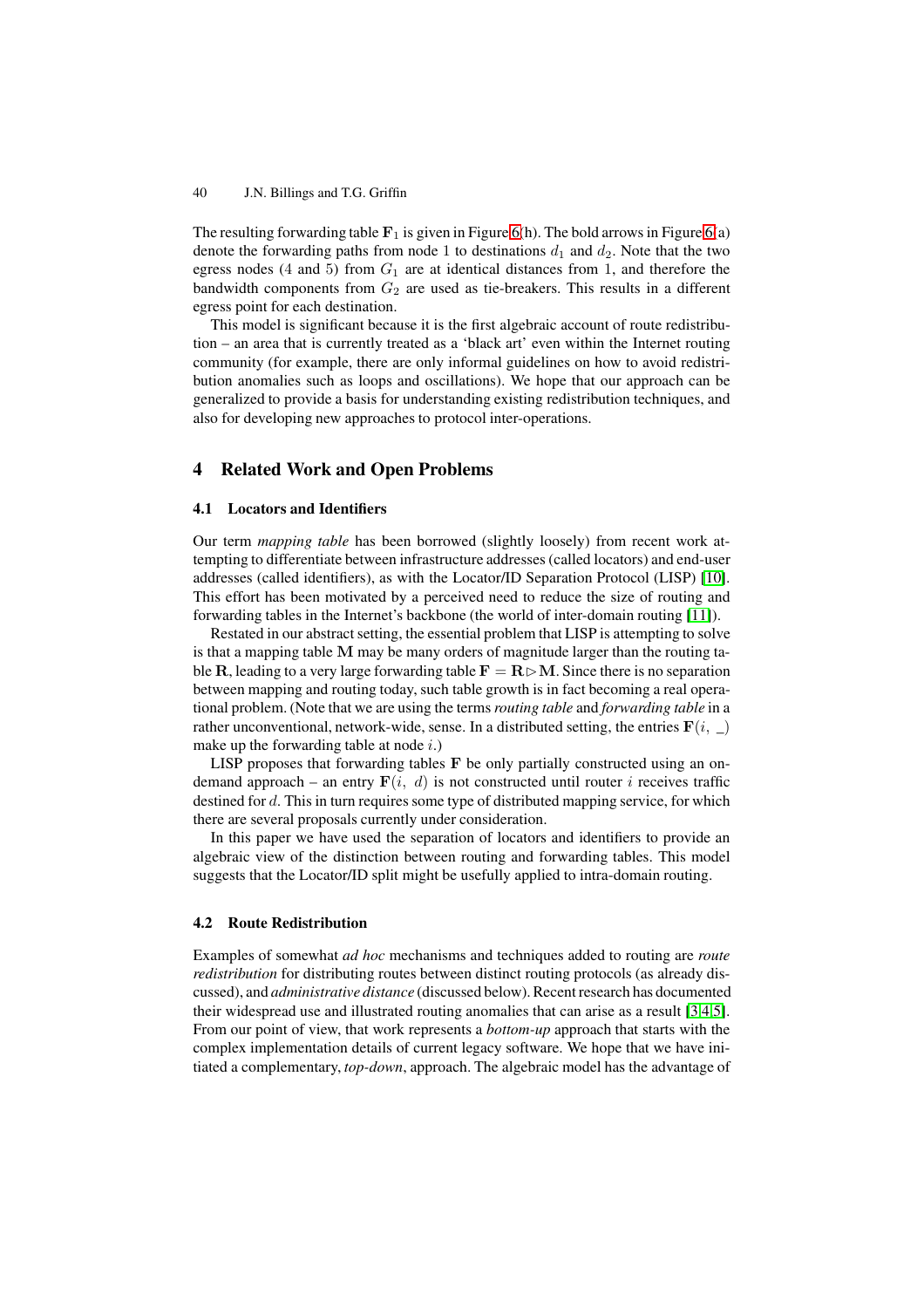making clear *what problem* is being solved, as distinct from *what algorithm* is being implemented to solve a problem. We assert that the Internet routing literature is severely hobbled by the way that these distinct issues are often hopelessly tangled together.

Our model suggests that new protocols should be designed with a clear distinction between routing, mapping, and forwarding. Furthermore, mechanisms for constructing mapping tables and forwarding tables should be elevated from proprietary implementations to first-class status and standardized.

### **4.3 Loss of Distributivity**

We may attempt to solve the equation  $\mathbf{F} = (\mathbf{A} \triangleright \mathbf{F}) \square \mathbf{M}$  using an iterative method,

$$
\begin{aligned} \mathbf{F}^{[0]} &= \mathbf{M}, \\ \mathbf{F}^{[k+1]} &= (\mathbf{A} \rhd \mathbf{F}^{[k]}) \ \Box \ \mathbf{M}. \end{aligned}
$$

When  $A^*$  exists, and  $(N, \Box, \triangleright)$  is a semi-module over S, then it is not too hard to see that  $\lim_{k \to \infty} \mathbf{F}^{[k]} = \mathbf{A}^* \triangleright \mathbf{M}$ . However, when modeling current Internet routing protocols several problems may be encountered.

The first is that  $S$  may not in fact be a semiring due to violations of the distributivity laws. The situation may not be as hopeless at it might seem. Recent research [12] has pointed out that distributivity that is so essential to semiring theory may have to be abandoned to model some types of Internet routing. Even without distributivity, it may be possible to use an iterative method to arrive at a (locally optimal) routing solution [13] .

On the other hand, it may be that  $S$  is a well-behaved semiring, but that the s[truc](#page-13-9)ture  $(N, \Box, \triangleright)$  is not a semi-module over S. Again, this seems to arise with violations of semi-module distributivity. We conjecture that it would be straightforward to extend the results of [13] to iterations of  $F^{[k]}$ . That is, that if (1) the natural order is a total ord[er, \(2](#page-13-10))  $m < \infty_N \implies m < a \triangleright m$  and (3) only simple paths are considered, then the iterative method will converge to a (locally optimal) solution to the equation  $\mathbf{F} = (\mathbf{A} \triangleright \mathbf{F}) \square \mathbf{M}$ .

The lack of a global notion of optimality may in fact be perfectly reasonable in the wide Inter[net](#page-13-10) where competing Internet Service Providers need to share routes but their local commercial relationships prevent agreement as to what represents a *best* route. However, we suspect that a less obvious source of this type of routing may have evolved with administrative distance.

### **4.4 Administrative Distance**

Administrative distance [3,4,5] is used for determining which entries are placed in a forwarding table when distinct protocols running on the same router have routes to common destinations. Algebraic modeling of administrative distance remains open for a careful formal treatment.

One fundamental pro[ble](#page-13-1)[m](#page-13-2) [s](#page-13-3)eems to be that capturing the way routers currently implement administrative distance leads to algebraic structures that are not distributive. In fact, we conjecture that the technique is inherently non-distributive in some sense.

If this is the case, then we can model current routing as implementing an iterative method attempting to find a fixed-point over a non-distributive structure. Perhaps the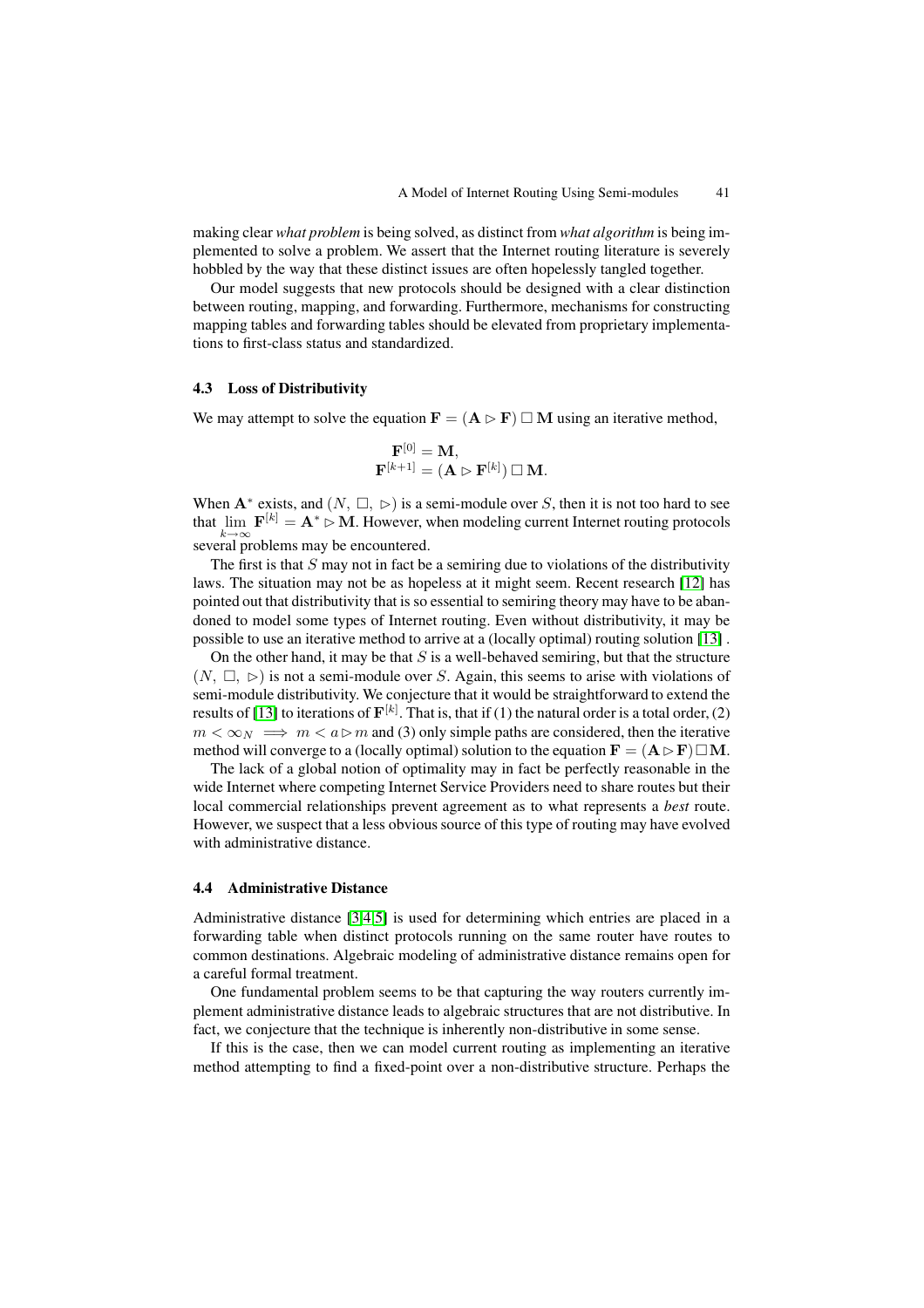way forward is again to elevate this procedure from proprietary code to the level of a first class protocol and design constraints sufficient to guarantee convergence.

# **Acknowledgements**

We are grateful for the support of the Engineering and Physical Sciences Research Council (EPSRC, grant EP/F002718/1) and a grant from Cisco Systems. We also thank M. Abdul Alim, Arthur Amorim, Alexander Gurney, Vilius Naudžiūnas, Philip Taylor, and the conference reviewers for their helpful feedback.

## <span id="page-13-0"></span>**References**

- 1. Gondran, M., Minoux, M.: Graphs, Dioids, and Semirings: New Models and Algorithms. Springer, Heidelberg (2008)
- 2. Day, J.: Patterns in Network Architectures: A return to fundamentals. Prentice Hall, Englewood Cliffs (2008)
- <span id="page-13-1"></span>3. Le, F., Xie, G., Zhang, H.: Understanding route redistribution. In: Proc. Inter. Conf. on Network Protocols (2007)
- <span id="page-13-2"></span>4. Le, F., Xie, G., Pei, D., Wang, J., Zhang, H.: Shedding light on the glue logic of the internet routing architecture. In: Proc. ACM SIGCOMM (2008)
- <span id="page-13-3"></span>5. Le, F., Xie, G., Zhang, H.: Instability free routing: Beyond one protocol instance. In: Proc. ACM CoNext (December 2008)
- <span id="page-13-4"></span>6. Carré, B.: Graphs and Networks. Oxford University Press, Oxford (1979)
- <span id="page-13-5"></span>7. Rekhter, Y., Li, T.: A Border Gateway Protocol. RFC 1771 (BGP version 4) (March 1995)
- <span id="page-13-6"></span>8. Moy, J.: OSPF: Anatomy of an Internet Routing Protocol. Addison-Wesley, Reading (1998)
- <span id="page-13-7"></span>9. Moy, J.: OSPF version 2. RFC 2328 (1998)
- 10. Farinacci, D., Fuller, V., Meyer, D., Lewis, D.: Locator/ID separation protocol (LISP). draftietf-lisp-02.txt. Work In Progress (2009)
- <span id="page-13-9"></span><span id="page-13-8"></span>11. Halabi, S., McPherson, D.: Internet Routing Architectures, 2nd edn. Cisco Press (2001)
- 12. Sobrinho, J.L.: An algebraic theory of dynamic network routing. IEEE/ACM Transactions on Networking 13(5), 1160–1173 (2005)
- <span id="page-13-10"></span>13. Griffin, T.G., Gurney, A.J.T.: Increasing bisemigroups and algebraic routing. In: 10th International Conference on Relational Methods in Computer Science (RelMiCS10) (April 2008)
- <span id="page-13-11"></span>14. Gurney, A.J.T., Griffin, T.G.: Lexicographic products in metarouting. In: Proc. Inter. Conf. on Network Protocols (October 2007)